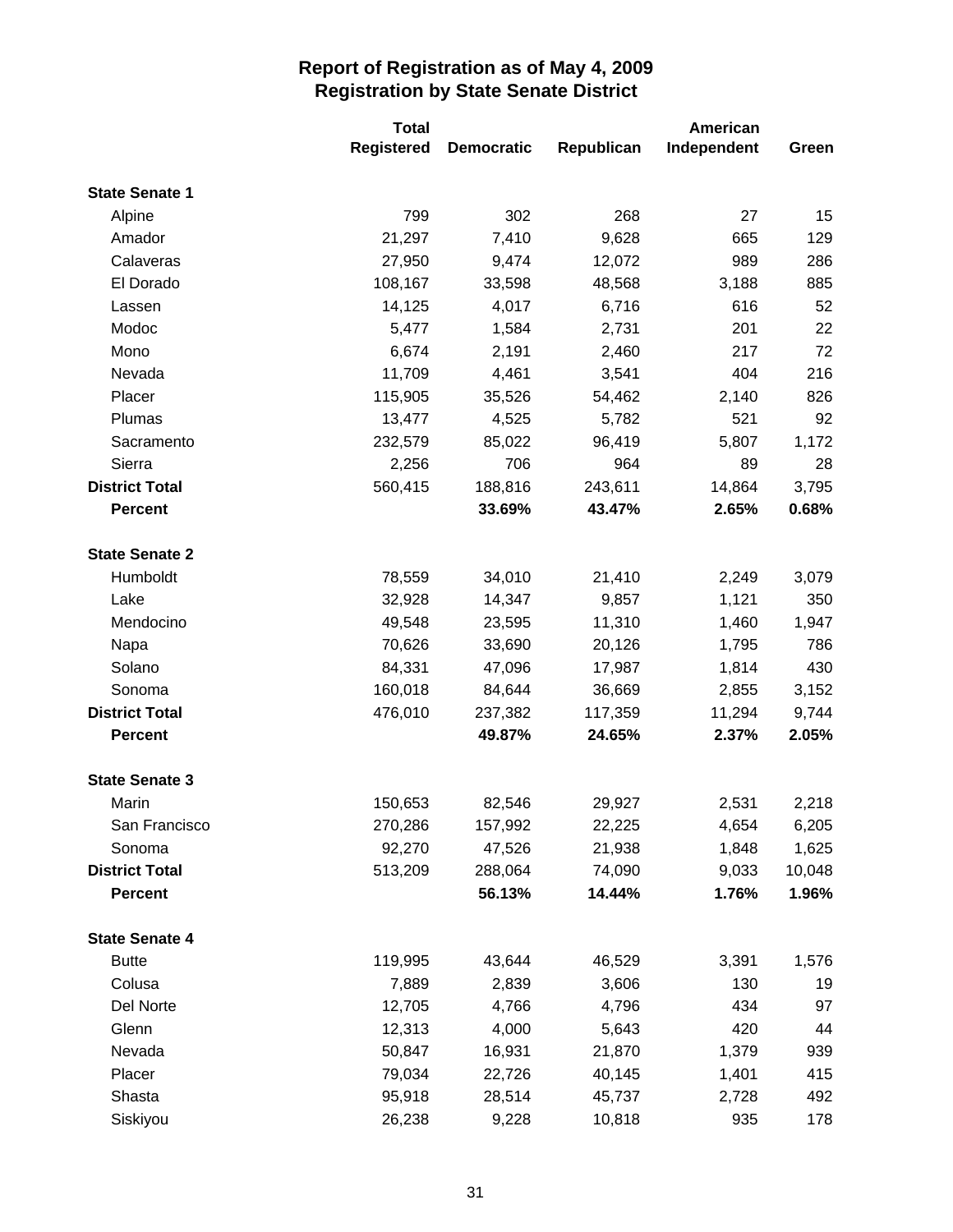|                       |             | Peace and |       |              |
|-----------------------|-------------|-----------|-------|--------------|
|                       | Libertarian | Freedom   | Other | <b>State</b> |
| <b>State Senate 1</b> |             |           |       |              |
| Alpine                | 4           | 1         | 1     | 181          |
| Amador                | 135         | 27        | 47    | 3,256        |
| Calaveras             | 311         | 58        | 119   | 4,641        |
| El Dorado             | 713         | 259       | 820   | 20,136       |
| Lassen                | 75          | 23        | 33    | 2,593        |
| Modoc                 | 35          | 4         | 5     | 895          |
| Mono                  | 58          | 23        | 6     | 1,647        |
| Nevada                | 123         | 23        | 17    | 2,924        |
| Placer                | 761         | 168       | 225   | 21,797       |
| Plumas                | 85          | 35        | 10    | 2,427        |
| Sacramento            | 1,024       | 639       | 465   | 42,031       |
| Sierra                | 21          | 4         | 35    | 409          |
| <b>District Total</b> | 3,345       | 1,264     | 1,783 | 102,937      |
| <b>Percent</b>        | 0.60%       | 0.23%     | 0.32% | 18.37%       |
| <b>State Senate 2</b> |             |           |       |              |
| Humboldt              | 635         | 260       | 212   | 16,704       |
| Lake                  | 215         | 115       | 66    | 6,857        |
| Mendocino             | 378         | 253       | 211   | 10,394       |
| Napa                  | 358         | 157       | 369   | 13,345       |
| Solano                | 320         | 191       | 389   | 16,104       |
| Sonoma                | 921         | 395       | 724   | 30,658       |
| <b>District Total</b> | 2,827       | 1,371     | 1,971 | 94,062       |
| <b>Percent</b>        | 0.59%       | 0.29%     | 0.41% | 19.76%       |
| <b>State Senate 3</b> |             |           |       |              |
| Marin                 | 712         | 222       | 397   | 32,100       |
| San Francisco         | 1,446       | 916       | 536   | 76,312       |
| Sonoma                | 503         | 207       | 473   | 18,150       |
| <b>District Total</b> | 2,661       | 1,345     | 1,406 | 126,562      |
| <b>Percent</b>        | 0.52%       | 0.26%     | 0.27% | 24.66%       |
| <b>State Senate 4</b> |             |           |       |              |
| <b>Butte</b>          | 804         | 405       | 1,298 | 22,348       |
| Colusa                | 23          | 20        | 3     | 1,249        |
| Del Norte             | 70          | 41        | 121   | 2,380        |
| Glenn                 | 42          | 39        | 29    | 2,096        |
| Nevada                | 336         | 93        | 162   | 9,137        |
| Placer                | 482         | 85        | 100   | 13,680       |
| Shasta                | 582         | 221       | 271   | 17,373       |
| Siskiyou              | 231         | 68        | 52    | 4,728        |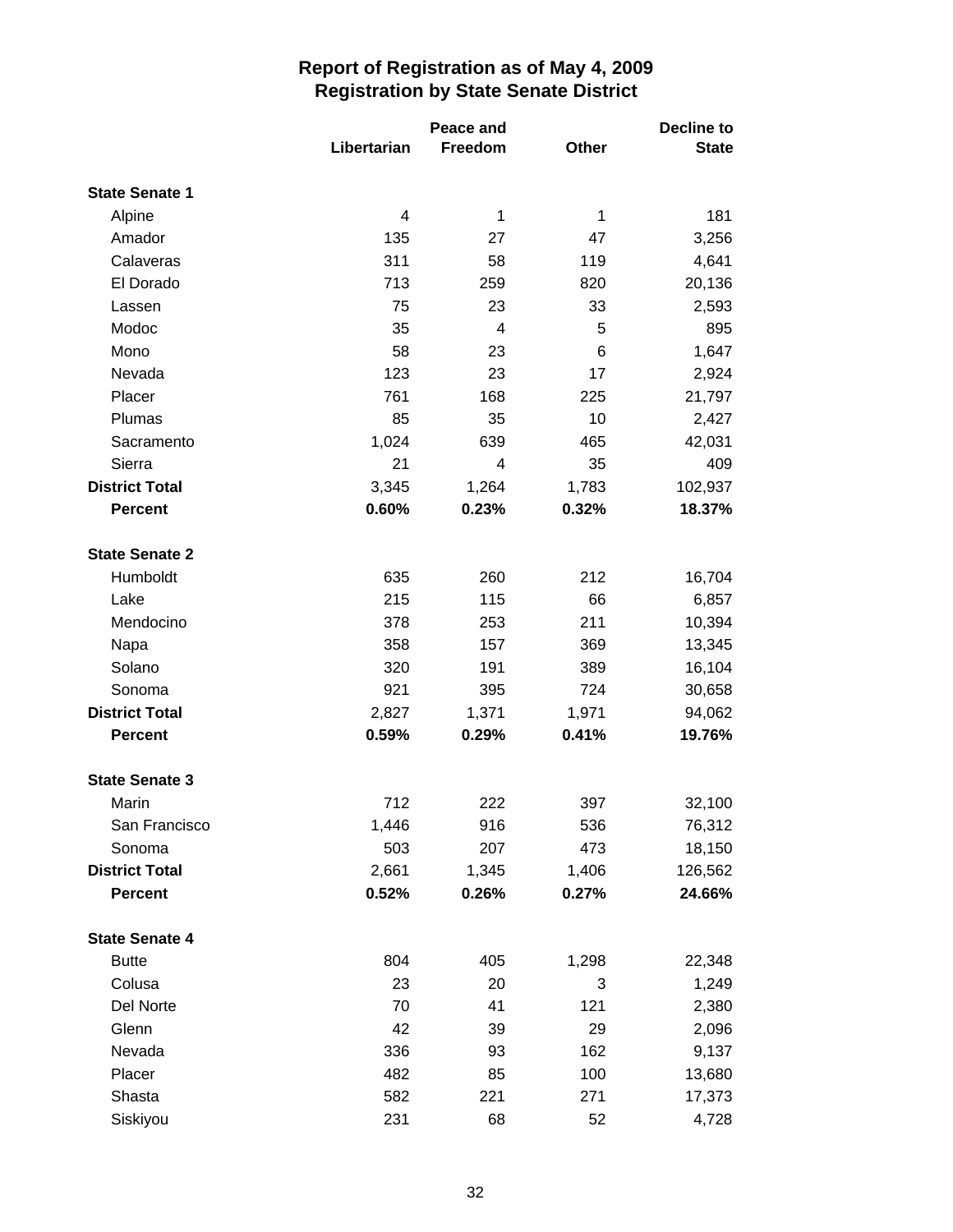|                        | <b>Total</b>      | American          |            |             |       |
|------------------------|-------------------|-------------------|------------|-------------|-------|
|                        | <b>Registered</b> | <b>Democratic</b> | Republican | Independent | Green |
| Sutter                 | 40,622            | 13,775            | 19,031     | 1,054       | 116   |
| Tehama                 | 30,539            | 10,050            | 13,671     | 1,324       | 120   |
| <b>Trinity</b>         | 8,410             | 3,043             | 3,079      | 334         | 127   |
| Yuba                   | 29,241            | 10,116            | 11,766     | 1,168       | 147   |
| <b>District Total</b>  | 513,751           | 169,632           | 226,691    | 14,698      | 4,270 |
| <b>Percent</b>         |                   | 33.02%            | 44.12%     | 2.86%       | 0.83% |
| <b>State Senate 5</b>  |                   |                   |            |             |       |
| Sacramento             | 32,032            | 15,026            | 9,206      | 775         | 114   |
| San Joaquin            | 191,134           | 91,375            | 64,994     | 3,947       | 540   |
| Solano                 | 108,023           | 50,521            | 31,633     | 2,565       | 339   |
| Yolo                   | 100,462           | 48,950            | 24,809     | 2,237       | 1,144 |
| <b>District Total</b>  | 431,651           | 205,872           | 130,642    | 9,524       | 2,137 |
| <b>Percent</b>         |                   | 47.69%            | 30.27%     | 2.21%       | 0.50% |
| <b>State Senate 6</b>  |                   |                   |            |             |       |
| Sacramento             | 412,222           | 203,168           | 106,356    | 11,095      | 3,296 |
| <b>District Total</b>  | 412,222           | 203,168           | 106,356    | 11,095      | 3,296 |
| <b>Percent</b>         |                   | 49.29%            | 25.80%     | 2.69%       | 0.80% |
| <b>State Senate 7</b>  |                   |                   |            |             |       |
| Contra Costa           | 489,542           | 239,220           | 135,119    | 10,620      | 3,083 |
| <b>District Total</b>  | 489,542           | 239,220           | 135,119    | 10,620      | 3,083 |
| <b>Percent</b>         |                   | 48.87%            | 27.60%     | 2.17%       | 0.63% |
| <b>State Senate 8</b>  |                   |                   |            |             |       |
| San Francisco          | 194,895           | 105,640           | 21,313     | 3,140       | 2,954 |
| San Mateo              | 255,194           | 133,075           | 50,754     | 5,046       | 1,933 |
| <b>District Total</b>  | 450,089           | 238,715           | 72,067     | 8,186       | 4,887 |
| <b>Percent</b>         |                   | 53.04%            | 16.01%     | 1.82%       | 1.09% |
| <b>State Senate 9</b>  |                   |                   |            |             |       |
| Alameda                | 436,234           | 267,621           | 53,445     | 7,177       | 8,119 |
| Contra Costa           | 34,687            | 24,734            | 2,421      | 592         | 356   |
| <b>District Total</b>  | 470,921           | 292,355           | 55,866     | 7,769       | 8,475 |
| <b>Percent</b>         |                   | 62.08%            | 11.86%     | 1.65%       | 1.80% |
| <b>State Senate 10</b> |                   |                   |            |             |       |
| Alameda                | 325,946           | 173,105           | 61,903     | 6,454       | 1,768 |
| Santa Clara            | 63,687            | 27,553            | 13,277     | 1,216       | 223   |
| <b>District Total</b>  | 389,633           | 200,658           | 75,180     | 7,670       | 1,991 |
| <b>Percent</b>         |                   | 51.50%            | 19.30%     | 1.97%       | 0.51% |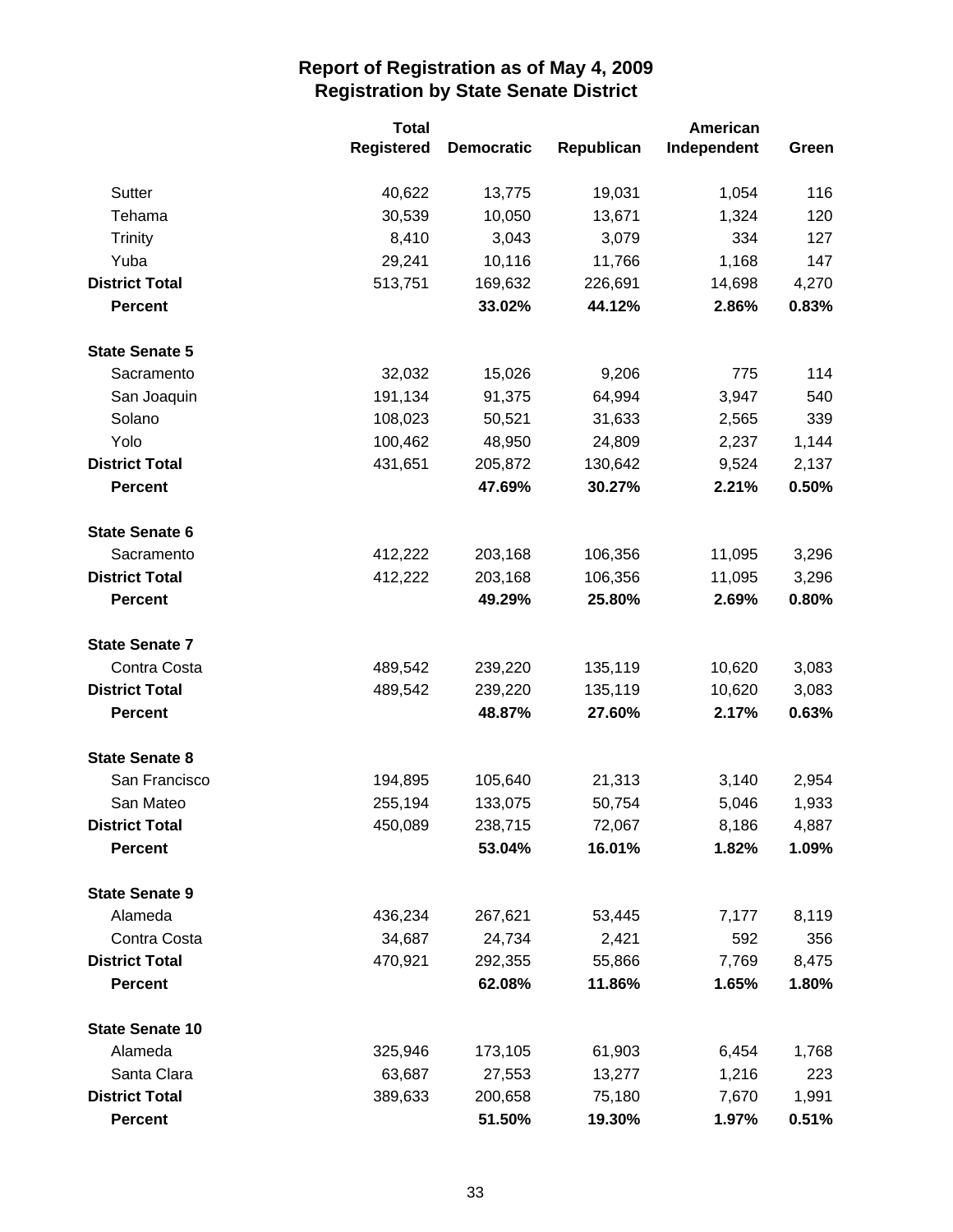|                        |             | Peace and |       |              |
|------------------------|-------------|-----------|-------|--------------|
|                        | Libertarian | Freedom   | Other | <b>State</b> |
| Sutter                 | 148         | 111       | 197   | 6,190        |
| Tehama                 | 209         | 99        | 120   | 4,946        |
| <b>Trinity</b>         | 80          | 45        | 110   | 1,592        |
| Yuba                   | 143         | 96        | 59    | 5,746        |
| <b>District Total</b>  | 3,150       | 1,323     | 2,522 | 91,465       |
| <b>Percent</b>         | 0.61%       | 0.26%     | 0.49% | 17.80%       |
| <b>State Senate 5</b>  |             |           |       |              |
| Sacramento             | 93          | 79        | 53    | 6,686        |
| San Joaquin            | 612         | 467       | 1,345 | 27,854       |
| Solano                 | 407         | 194       | 447   | 21,917       |
| Yolo                   | 468         | 384       | 893   | 21,577       |
| <b>District Total</b>  | 1,580       | 1,124     | 2,738 | 78,034       |
| <b>Percent</b>         | 0.37%       | 0.26%     | 0.63% | 18.08%       |
| <b>State Senate 6</b>  |             |           |       |              |
| Sacramento             | 1,947       | 2,680     | 974   | 82,706       |
| <b>District Total</b>  | 1,947       | 2,680     | 974   | 82,706       |
| <b>Percent</b>         | 0.47%       | 0.65%     | 0.24% | 20.06%       |
| <b>State Senate 7</b>  |             |           |       |              |
| Contra Costa           | 2,025       | 935       | 2,808 | 95,732       |
| <b>District Total</b>  | 2,025       | 935       | 2,808 | 95,732       |
| <b>Percent</b>         | 0.41%       | 0.19%     | 0.57% | 19.56%       |
| <b>State Senate 8</b>  |             |           |       |              |
| San Francisco          | 849         | 616       | 399   | 59,984       |
| San Mateo              | 988         | 505       | 788   | 62,105       |
| <b>District Total</b>  | 1,837       | 1,121     | 1,187 | 122,089      |
| <b>Percent</b>         | 0.41%       | 0.25%     | 0.26% | 27.13%       |
| <b>State Senate 9</b>  |             |           |       |              |
| Alameda                | 1,680       | 1,735     | 3,245 | 93,212       |
| Contra Costa           | 100         | 179       | 208   | 6,097        |
| <b>District Total</b>  | 1,780       | 1,914     | 3,453 | 99,309       |
| <b>Percent</b>         | 0.38%       | 0.41%     | 0.73% | 21.09%       |
| <b>State Senate 10</b> |             |           |       |              |
| Alameda                | 1,220       | 852       | 2,511 | 78,133       |
| Santa Clara            | 255         | 188       | 152   | 20,823       |
| <b>District Total</b>  | 1,475       | 1,040     | 2,663 | 98,956       |
| <b>Percent</b>         | 0.38%       | 0.27%     | 0.68% | 25.40%       |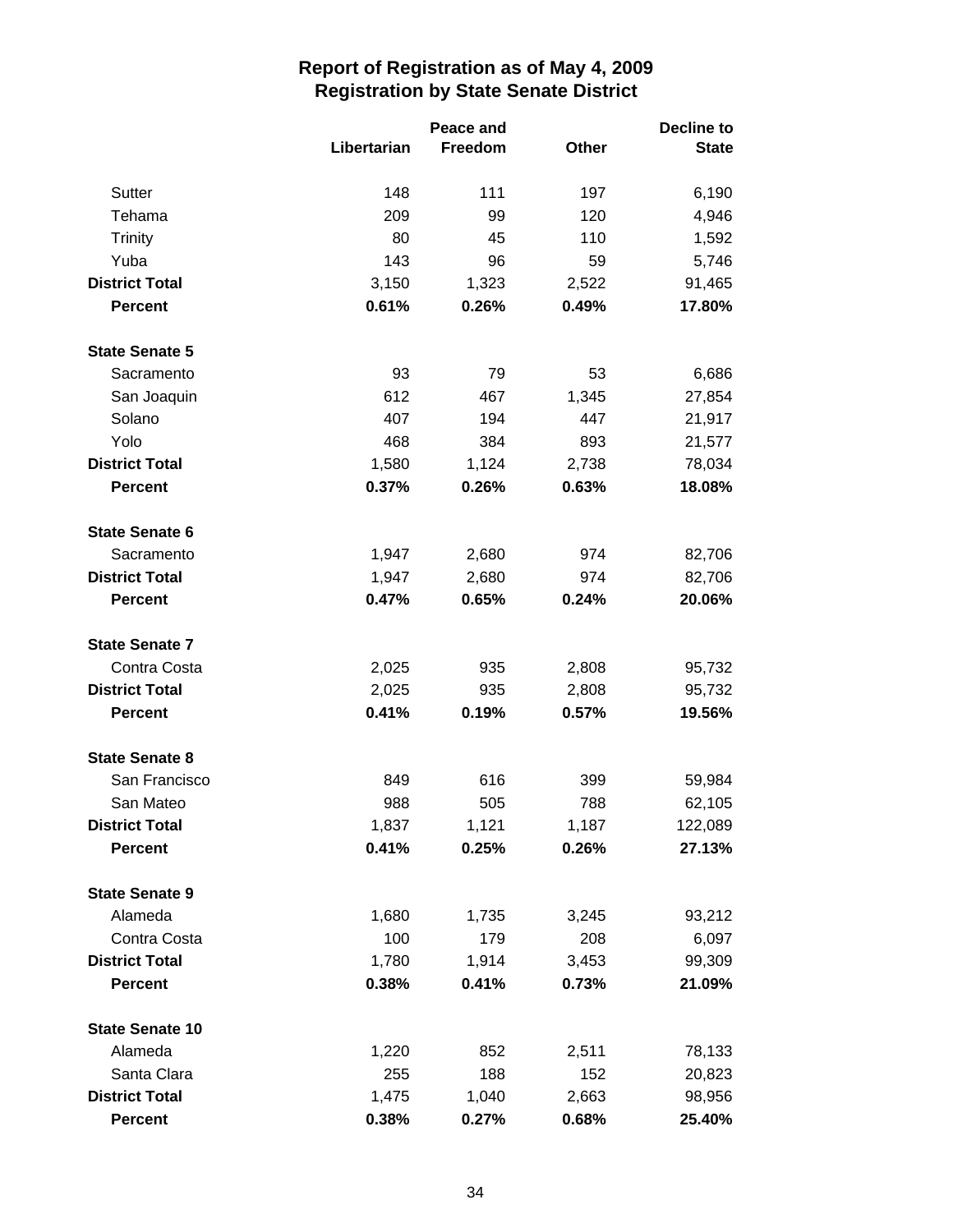|                        | <b>Total</b>      | American          |            |             |       |
|------------------------|-------------------|-------------------|------------|-------------|-------|
|                        | <b>Registered</b> | <b>Democratic</b> | Republican | Independent | Green |
|                        |                   |                   |            |             |       |
| <b>State Senate 11</b> |                   |                   |            |             |       |
| San Mateo              | 105,588           | 53,380            | 25,697     | 1,870       | 840   |
| Santa Clara            | 270,597           | 124,982           | 67,673     | 4,944       | 1,673 |
| Santa Cruz             | 89,546            | 50,914            | 13,079     | 1,810       | 2,482 |
| <b>District Total</b>  | 465,731           | 229,276           | 106,449    | 8,624       | 4,995 |
| <b>Percent</b>         |                   | 49.23%            | 22.86%     | 1.85%       | 1.07% |
| <b>State Senate 12</b> |                   |                   |            |             |       |
| Madera                 | 21,854            | 9,523             | 8,182      | 420         | 48    |
| Merced                 | 97,745            | 45,030            | 35,735     | 2,291       | 283   |
| Monterey               | 64,197            | 36,663            | 14,349     | 1,143       | 214   |
| San Benito             | 24,898            | 11,633            | 7,773      | 553         | 115   |
| Stanislaus             | 136,103           | 61,287            | 47,554     | 2,976       | 481   |
| <b>District Total</b>  | 344,797           | 164,136           | 113,593    | 7,383       | 1,141 |
| <b>Percent</b>         |                   | 47.60%            | 32.94%     | 2.14%       | 0.33% |
| <b>State Senate 13</b> |                   |                   |            |             |       |
| Santa Clara            | 338,020           | 168,156           | 67,463     | 6,646       | 2,138 |
| <b>District Total</b>  | 338,020           | 168,156           | 67,463     | 6,646       | 2,138 |
| <b>Percent</b>         |                   | 49.75%            | 19.96%     | 1.97%       | 0.63% |
| <b>State Senate 14</b> |                   |                   |            |             |       |
| Fresno                 | 253,761           | 88,130            | 121,046    | 5,493       | 1,130 |
| Madera                 | 32,191            | 9,445             | 16,758     | 733         | 159   |
| Mariposa               | 11,522            | 3,709             | 5,191      | 409         | 123   |
| San Joaquin            | 77,526            | 24,823            | 39,236     | 1,895       | 211   |
| Stanislaus             | 80,775            | 29,505            | 35,161     | 1,804       | 219   |
| Tuolumne               | 31,635            | 11,040            | 13,700     | 1,028       | 243   |
| <b>District Total</b>  | 487,410           | 166,652           | 231,092    | 11,362      | 2,085 |
| <b>Percent</b>         |                   | 34.19%            | 47.41%     | 2.33%       | 0.43% |
| <b>State Senate 15</b> |                   |                   |            |             |       |
| Monterey               | 93,303            | 42,754            | 28,285     | 2,131       | 854   |
| San Luis Obispo        | 156,514           | 56,251            | 62,578     | 3,358       | 1,525 |
| Santa Barbara          | 41,496            | 15,788            | 16,602     | 959         | 103   |
| Santa Clara            | 116,871           | 45,596            | 39,972     | 2,208       | 563   |
| Santa Cruz             | 57,508            | 30,110            | 13,750     | 1,049       | 751   |
| <b>District Total</b>  | 465,692           | 190,499           | 161,187    | 9,705       | 3,796 |
| <b>Percent</b>         |                   | 40.91%            | 34.61%     | 2.08%       | 0.82% |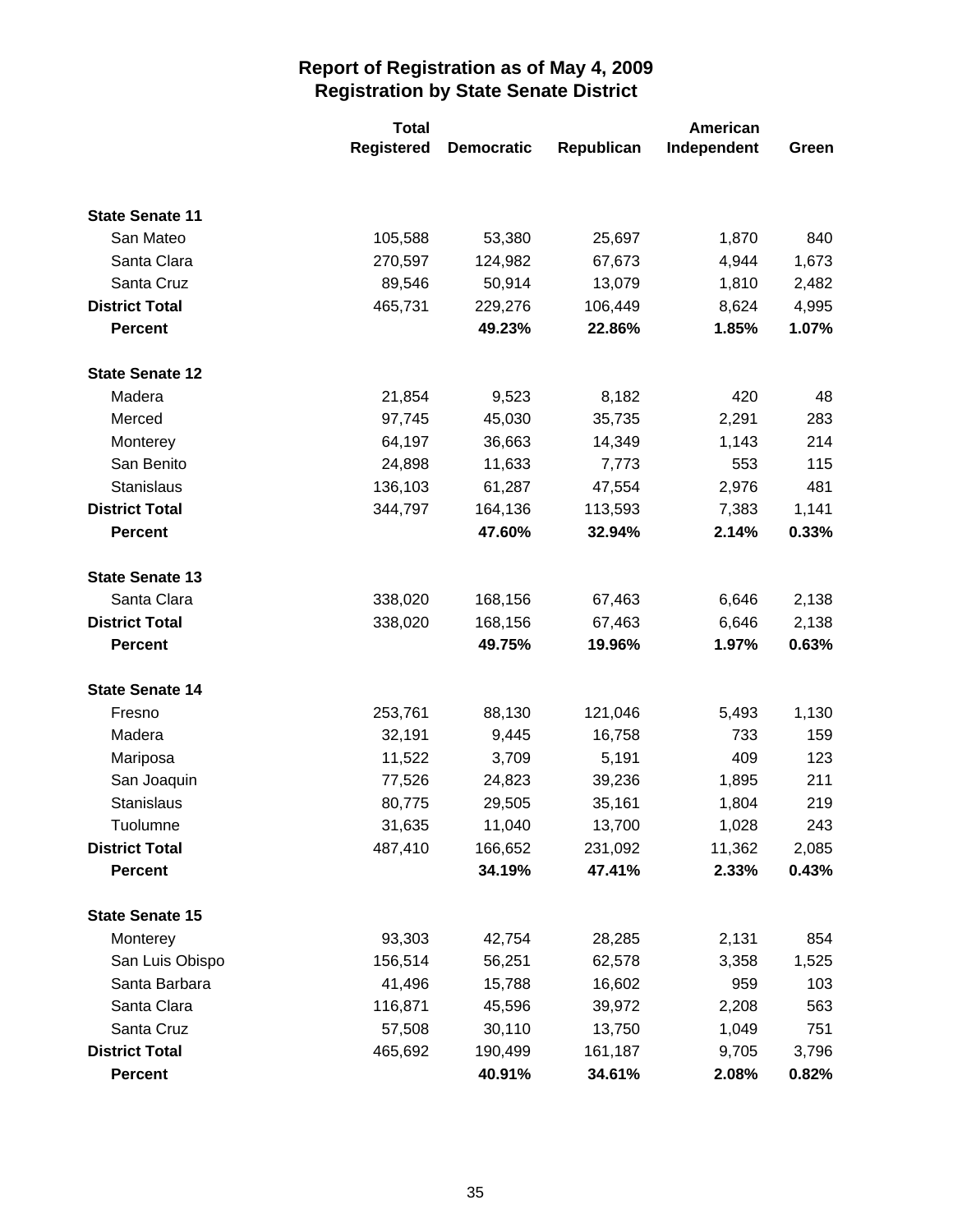|                                     |             | Peace and |              |                  |
|-------------------------------------|-------------|-----------|--------------|------------------|
|                                     | Libertarian | Freedom   | <b>Other</b> | <b>State</b>     |
|                                     |             |           |              |                  |
| <b>State Senate 11</b><br>San Mateo | 534         | 189       | 326          |                  |
| Santa Clara                         | 1,409       | 470       | 608          | 22,752           |
| Santa Cruz                          | 760         | 276       | 3,555        | 68,838<br>16,670 |
| <b>District Total</b>               | 2,703       | 935       | 4,489        | 108,260          |
| <b>Percent</b>                      | 0.58%       | 0.20%     | 0.96%        | 23.25%           |
| <b>State Senate 12</b>              |             |           |              |                  |
| Madera                              | 61          | 62        | 98           | 3,460            |
| Merced                              | 304         | 232       | 126          | 13,744           |
| Monterey                            | 188         | 197       | 129          | 11,314           |
| San Benito                          | 101         | 58        | 120          | 4,545            |
| <b>Stanislaus</b>                   | 521         | 544       | 1,427        | 21,313           |
| <b>District Total</b>               | 1,175       | 1,093     | 1,900        | 54,376           |
| <b>Percent</b>                      | 0.34%       | 0.32%     | 0.55%        | 15.77%           |
| <b>State Senate 13</b>              |             |           |              |                  |
| Santa Clara                         | 1,833       | 1,021     | 809          | 89,954           |
| <b>District Total</b>               | 1,833       | 1,021     | 809          | 89,954           |
| <b>Percent</b>                      | 0.54%       | 0.30%     | 0.24%        | 26.61%           |
| <b>State Senate 14</b>              |             |           |              |                  |
| Fresno                              | 981         | 429       | 7,423        | 29,129           |
| Madera                              | 162         | 51        | 178          | 4,705            |
| Mariposa                            | 78          | 25        | 116          | 1,871            |
| San Joaquin                         | 298         | 139       | 563          | 10,361           |
| Stanislaus                          | 296         | 211       | 908          | 12,671           |
| Tuolumne                            | 188         | 65        | 172          | 5,199            |
| <b>District Total</b>               | 2,003       | 920       | 9,360        | 63,936           |
| <b>Percent</b>                      | 0.41%       | 0.19%     | 1.92%        | 13.12%           |
| <b>State Senate 15</b>              |             |           |              |                  |
| Monterey                            | 430         | 176       | 194          | 18,479           |
| San Luis Obispo                     | 977         | 318       | 2,459        | 29,048           |
| Santa Barbara                       | 175         | 97        | 458          | 7,314            |
| Santa Clara                         | 510         | 157       | 238          | 27,627           |
| Santa Cruz                          | 366         | 166       | 2,419        | 8,897            |
| <b>District Total</b>               | 2,458       | 914       | 5,768        | 91,365           |
| <b>Percent</b>                      | 0.53%       | 0.20%     | 1.24%        | 19.62%           |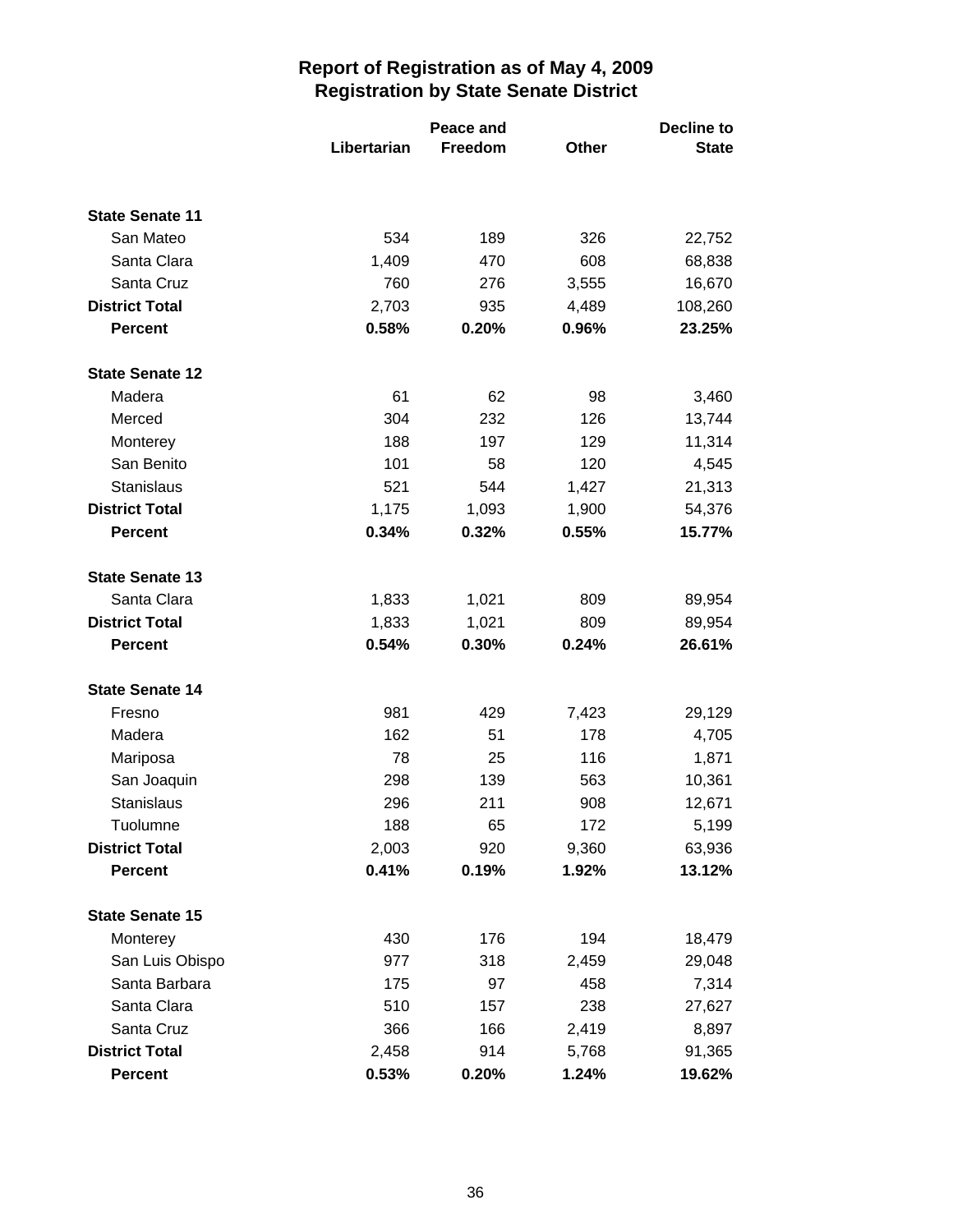|                        | <b>Total</b> |                   |                | American    |       |
|------------------------|--------------|-------------------|----------------|-------------|-------|
|                        | Registered   | <b>Democratic</b> | Republican     | Independent | Green |
| <b>State Senate 16</b> |              |                   |                |             |       |
| Fresno                 | 126,417      | 64,760            | 39,880         | 2,490       | 421   |
| Kern                   | 65,591       | 37,770            | 16,460         | 1,349       | 101   |
| Kings                  | 50,006       | 18,632            | 22,801         | 1,154       | 103   |
| Tulare                 | 26,840       | 12,167            | 9,856          | 530         | 56    |
| <b>District Total</b>  | 268,854      | 133,329           | 88,997         | 5,523       | 681   |
| <b>Percent</b>         |              | 49.59%            | 33.10%         | 2.05%       | 0.25% |
| <b>State Senate 17</b> |              |                   |                |             |       |
| Kern                   | 4            | 1                 | $\overline{2}$ | $\mathbf 0$ | 0     |
| Los Angeles            | 317,684      | 122,718           | 123,974        | 8,189       | 1,176 |
| San Bernardino         | 131,714      | 46,115            | 56,344         | 4,569       | 345   |
| Ventura                | 22,184       | 11,386            | 6,071          | 465         | 137   |
| <b>District Total</b>  | 471,586      | 180,220           | 186,391        | 13,223      | 1,658 |
| <b>Percent</b>         |              | 38.22%            | 39.52%         | 2.80%       | 0.35% |
| <b>State Senate 18</b> |              |                   |                |             |       |
| Inyo                   | 9,545        | 3,150             | 4,329          | 292         | 84    |
| Kern                   | 241,976      | 72,979            | 121,375        | 6,809       | 601   |
| San Bernardino         | 56,664       | 20,249            | 21,577         | 2,433       | 238   |
| Tulare                 | 119,466      | 39,947            | 56,376         | 3,162       | 409   |
| <b>District Total</b>  | 427,651      | 136,325           | 203,657        | 12,696      | 1,332 |
| <b>Percent</b>         |              | 31.88%            | 47.62%         | 2.97%       | 0.31% |
| <b>State Senate 19</b> |              |                   |                |             |       |
| Los Angeles            | 38,209       | 12,721            | 16,976         | 856         | 113   |
| Santa Barbara          | 158,598      | 70,832            | 48,739         | 3,167       | 1,603 |
| Ventura                | 322,334      | 117,038           | 132,293        | 6,760       | 1,913 |
| <b>District Total</b>  | 519,141      | 200,591           | 198,008        | 10,783      | 3,629 |
| <b>Percent</b>         |              | 38.64%            | 38.14%         | 2.08%       | 0.70% |
| <b>State Senate 20</b> |              |                   |                |             |       |
| Los Angeles            | 294,328      | 161,871           | 57,954         | 6,081       | 1,561 |
| <b>District Total</b>  | 294,328      | 161,871           | 57,954         | 6,081       | 1,561 |
| <b>Percent</b>         |              | 55.00%            | 19.69%         | 2.07%       | 0.53% |
| <b>State Senate 21</b> |              |                   |                |             |       |
| Los Angeles            | 436,355      | 208,790           | 111,805        | 8,076       | 2,917 |
| <b>District Total</b>  | 436,355      | 208,790           | 111,805        | 8,076       | 2,917 |
| <b>Percent</b>         |              | 47.85%            | 25.62%         | 1.85%       | 0.67% |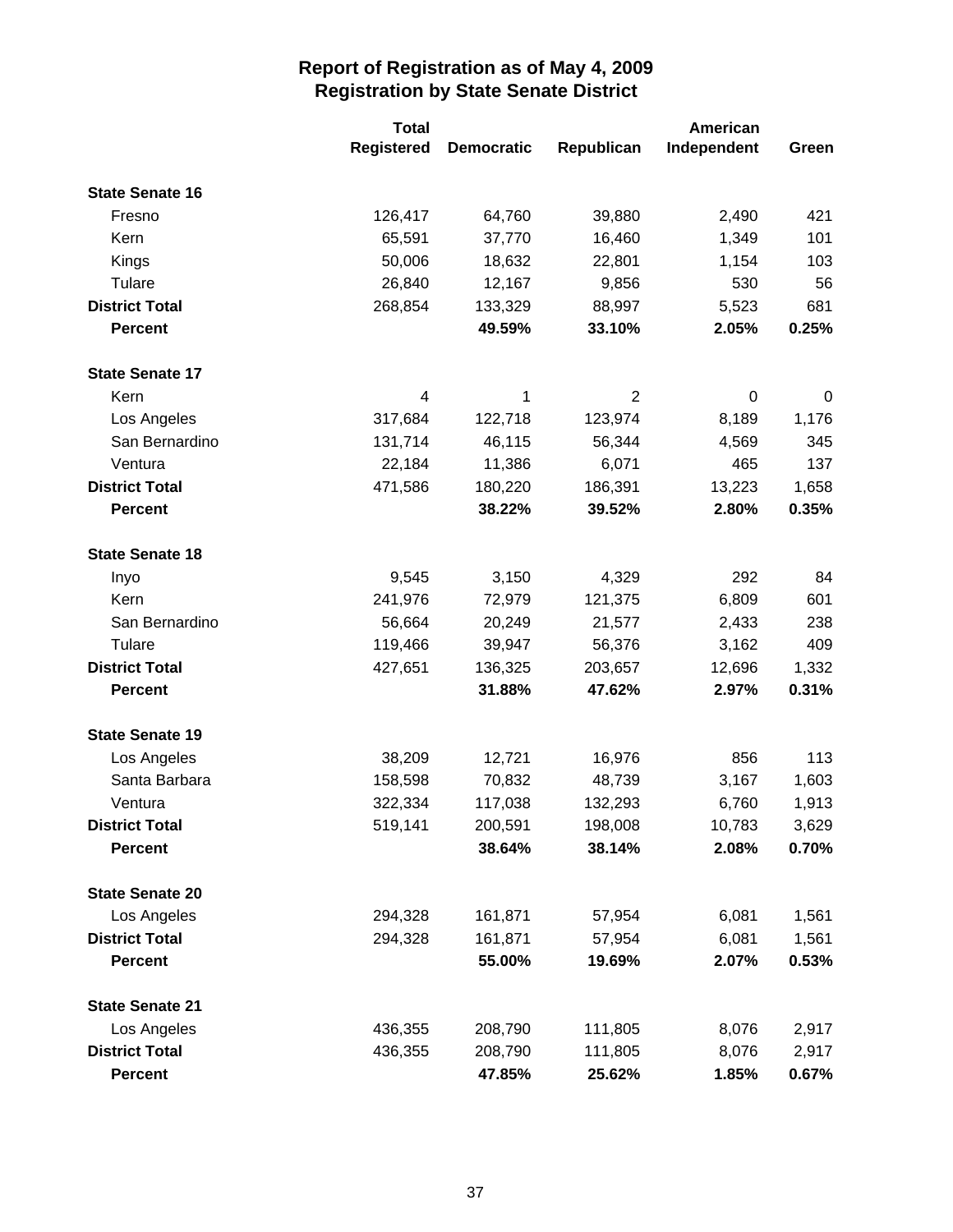|                        |             | Peace and |       | <b>Decline to</b> |  |
|------------------------|-------------|-----------|-------|-------------------|--|
|                        | Libertarian | Freedom   | Other | <b>State</b>      |  |
| <b>State Senate 16</b> |             |           |       |                   |  |
| Fresno                 | 401         | 412       | 4,515 | 13,538            |  |
| Kern                   | 184         | 242       | 116   | 9,369             |  |
| Kings                  | 152         | 52        | 344   | 6,768             |  |
| Tulare                 | 85          | 83        | 56    | 4,007             |  |
| <b>District Total</b>  | 822         | 789       | 5,031 | 33,682            |  |
| <b>Percent</b>         | 0.31%       | 0.29%     | 1.87% | 12.53%            |  |
| <b>State Senate 17</b> |             |           |       |                   |  |
| Kern                   | 0           | 0         | 0     | 1                 |  |
| Los Angeles            | 1,487       | 793       | 2,851 | 56,496            |  |
| San Bernardino         | 694         | 354       | 576   | 22,717            |  |
| Ventura                | 103         | 62        | 247   | 3,713             |  |
| <b>District Total</b>  | 2,284       | 1,209     | 3,674 | 82,927            |  |
| <b>Percent</b>         | 0.48%       | 0.26%     | 0.78% | 17.58%            |  |
| <b>State Senate 18</b> |             |           |       |                   |  |
| Inyo                   | 55          | 20        | 28    | 1,587             |  |
| Kern                   | 1,160       | 412       | 339   | 38,301            |  |
| San Bernardino         | 358         | 145       | 263   | 11,401            |  |
| Tulare                 | 419         | 266       | 267   | 18,620            |  |
| <b>District Total</b>  | 1,992       | 843       | 897   | 69,909            |  |
| <b>Percent</b>         | 0.47%       | 0.20%     | 0.21% | 16.35%            |  |
| <b>State Senate 19</b> |             |           |       |                   |  |
| Los Angeles            | 148         | 55        | 339   | 7,001             |  |
| Santa Barbara          | 901         | 279       | 1,799 | 31,278            |  |
| Ventura                | 1,686       | 504       | 4,190 | 57,950            |  |
| <b>District Total</b>  | 2,735       | 838       | 6,328 | 96,229            |  |
| <b>Percent</b>         | 0.53%       | 0.16%     | 1.22% | 18.54%            |  |
| <b>State Senate 20</b> |             |           |       |                   |  |
| Los Angeles            | 1,363       | 1,678     | 2,521 | 61,299            |  |
| <b>District Total</b>  | 1,363       | 1,678     | 2,521 | 61,299            |  |
| <b>Percent</b>         | 0.46%       | 0.57%     | 0.86% | 20.83%            |  |
| <b>State Senate 21</b> |             |           |       |                   |  |
| Los Angeles            | 2,163       | 1,654     | 4,316 | 96,634            |  |
| <b>District Total</b>  | 2,163       | 1,654     | 4,316 | 96,634            |  |
| <b>Percent</b>         | 0.50%       | 0.38%     | 0.99% | 22.15%            |  |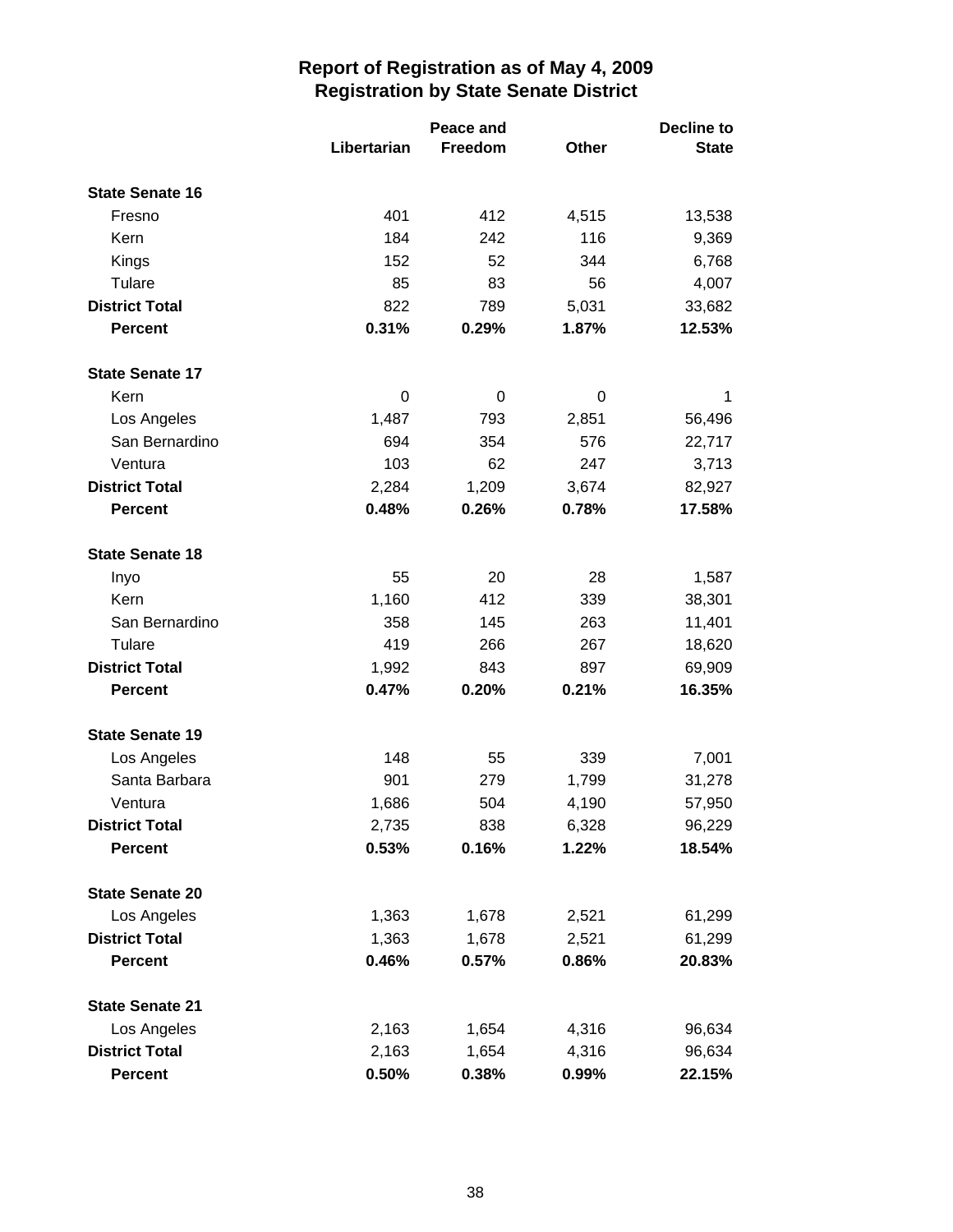|                        | <b>Total</b>      |                   |            | American    |       |
|------------------------|-------------------|-------------------|------------|-------------|-------|
|                        | <b>Registered</b> | <b>Democratic</b> | Republican | Independent | Green |
| <b>State Senate 22</b> |                   |                   |            |             |       |
| Los Angeles            | 249,844           | 147,439           | 36,619     | 4,123       | 1,568 |
| <b>District Total</b>  | 249,844           | 147,439           | 36,619     | 4,123       | 1,568 |
| <b>Percent</b>         |                   | 59.01%            | 14.66%     | 1.65%       | 0.63% |
| <b>State Senate 23</b> |                   |                   |            |             |       |
| Los Angeles            | 421,144           | 215,198           | 97,929     | 7,644       | 2,765 |
| Ventura                | 77,824            | 41,170            | 18,773     | 1,440       | 319   |
| <b>District Total</b>  | 498,968           | 256,368           | 116,702    | 9,084       | 3,084 |
| <b>Percent</b>         |                   | 51.38%            | 23.39%     | 1.82%       | 0.62% |
| <b>State Senate 24</b> |                   |                   |            |             |       |
| Los Angeles            | 323,475           | 173,493           | 68,063     | 5,913       | 1,178 |
| <b>District Total</b>  | 323,475           | 173,493           | 68,063     | 5,913       | 1,178 |
| <b>Percent</b>         |                   | 53.63%            | 21.04%     | 1.83%       | 0.36% |
| <b>State Senate 25</b> |                   |                   |            |             |       |
| Los Angeles            | 377,006           | 233,101           | 67,358     | 6,484       | 1,206 |
| <b>District Total</b>  | 377,006           | 233,101           | 67,358     | 6,484       | 1,206 |
| <b>Percent</b>         |                   | 61.83%            | 17.87%     | 1.72%       | 0.32% |
| <b>State Senate 26</b> |                   |                   |            |             |       |
| Los Angeles            | 388,166           | 254,709           | 42,051     | 6,367       | 2,252 |
| <b>District Total</b>  | 388,166           | 254,709           | 42,051     | 6,367       | 2,252 |
| <b>Percent</b>         |                   | 65.62%            | 10.83%     | 1.64%       | 0.58% |
| <b>State Senate 27</b> |                   |                   |            |             |       |
| Los Angeles            | 383,486           | 194,418           | 99,238     | 7,662       | 1,974 |
| <b>District Total</b>  | 383,486           | 194,418           | 99,238     | 7,662       | 1,974 |
| <b>Percent</b>         |                   | 50.70%            | 25.88%     | 2.00%       | 0.51% |
| <b>State Senate 28</b> |                   |                   |            |             |       |
| Los Angeles            | 455,708           | 220,363           | 116,076    | 8,765       | 2,806 |
| <b>District Total</b>  | 455,708           | 220,363           | 116,076    | 8,765       | 2,806 |
| <b>Percent</b>         |                   | 48.36%            | 25.47%     | 1.92%       | 0.62% |
| <b>State Senate 29</b> |                   |                   |            |             |       |
| Los Angeles            | 263,650           | 93,219            | 99,785     | 5,046       | 1,248 |
| Orange                 | 134,506           | 39,410            | 66,439     | 2,895       | 472   |
| San Bernardino         | 71,035            | 25,791            | 29,442     | 1,633       | 196   |
| <b>District Total</b>  | 469,191           | 158,420           | 195,666    | 9,574       | 1,916 |
| <b>Percent</b>         |                   | 33.76%            | 41.70%     | 2.04%       | 0.41% |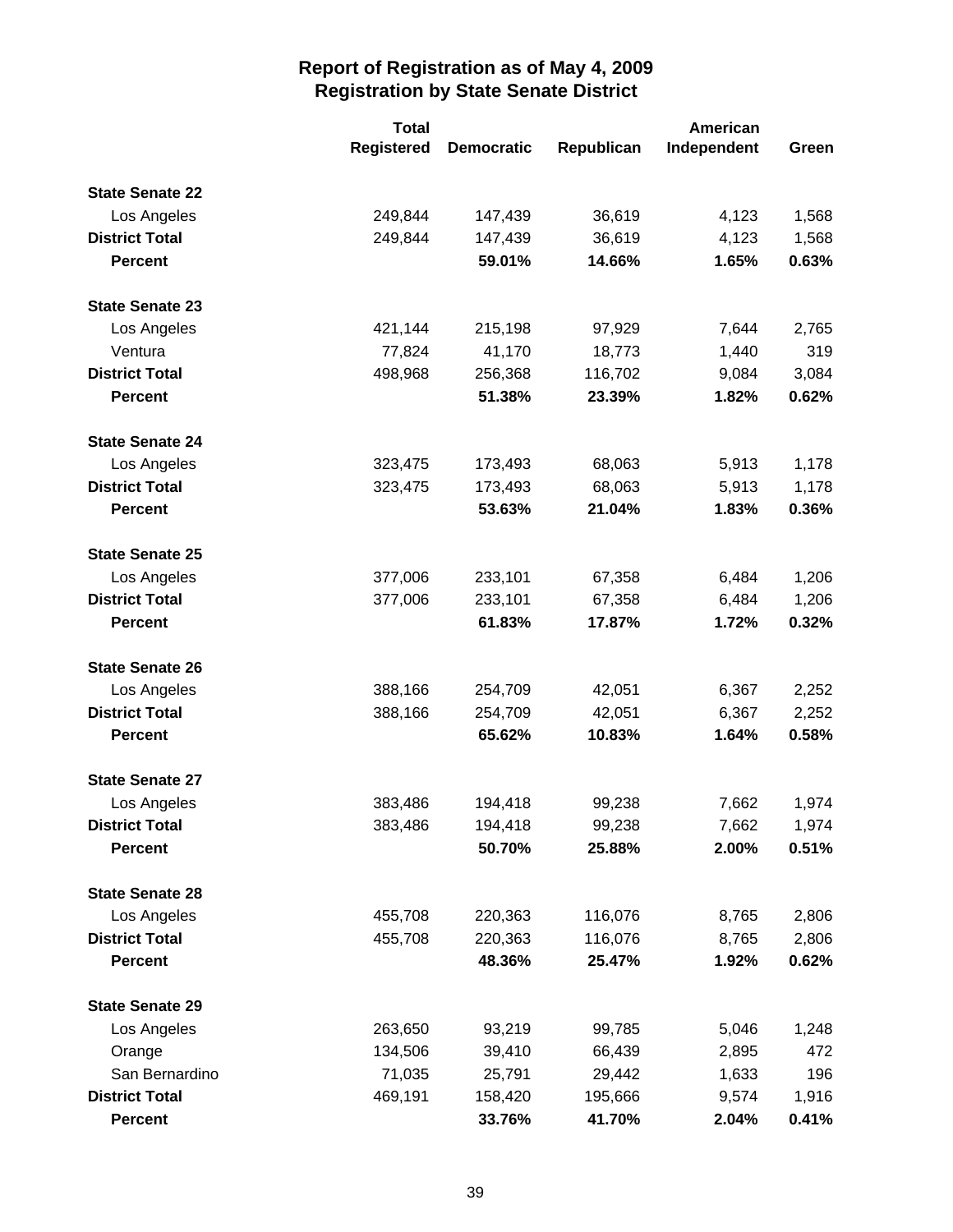|                        |             | Peace and |              |              |
|------------------------|-------------|-----------|--------------|--------------|
|                        | Libertarian | Freedom   | <b>Other</b> | <b>State</b> |
| <b>State Senate 22</b> |             |           |              |              |
| Los Angeles            | 940         | 2,244     | 1,760        | 55,151       |
| <b>District Total</b>  | 940         | 2,244     | 1,760        | 55,151       |
| <b>Percent</b>         | 0.38%       | 0.90%     | 0.70%        | 22.07%       |
| <b>State Senate 23</b> |             |           |              |              |
| Los Angeles            | 2,129       | 1,049     | 4,822        | 89,608       |
| Ventura                | 294         | 265       | 824          | 14,739       |
| <b>District Total</b>  | 2,423       | 1,314     | 5,646        | 104,347      |
| <b>Percent</b>         | 0.49%       | 0.26%     | 1.13%        | 20.91%       |
| <b>State Senate 24</b> |             |           |              |              |
| Los Angeles            | 1,126       | 2,433     | 2,076        | 69,193       |
| <b>District Total</b>  | 1,126       | 2,433     | 2,076        | 69,193       |
| <b>Percent</b>         | 0.35%       | 0.75%     | 0.64%        | 21.39%       |
| <b>State Senate 25</b> |             |           |              |              |
| Los Angeles            | 1,173       | 2,170     | 3,644        | 61,870       |
| <b>District Total</b>  | 1,173       | 2,170     | 3,644        | 61,870       |
| <b>Percent</b>         | 0.31%       | 0.58%     | 0.97%        | 16.41%       |
| <b>State Senate 26</b> |             |           |              |              |
| Los Angeles            | 1,462       | 2,010     | 4,032        | 75,283       |
| <b>District Total</b>  | 1,462       | 2,010     | 4,032        | 75,283       |
| <b>Percent</b>         | 0.38%       | 0.52%     | 1.04%        | 19.39%       |
| <b>State Senate 27</b> |             |           |              |              |
| Los Angeles            | 1,699       | 2,132     | 2,922        | 73,441       |
| <b>District Total</b>  | 1,699       | 2,132     | 2,922        | 73,441       |
| <b>Percent</b>         | 0.44%       | 0.56%     | 0.76%        | 19.15%       |
| <b>State Senate 28</b> |             |           |              |              |
| Los Angeles            | 2,432       | 1,745     | 4,766        | 98,755       |
| <b>District Total</b>  | 2,432       | 1,745     | 4,766        | 98,755       |
| <b>Percent</b>         | 0.53%       | 0.38%     | 1.05%        | 21.67%       |
| <b>State Senate 29</b> |             |           |              |              |
| Los Angeles            | 1,131       | 881       | 2,009        | 60,331       |
| Orange                 | 709         | 328       | 499          | 23,754       |
| San Bernardino         | 288         | 176       | 301          | 13,208       |
| <b>District Total</b>  | 2,128       | 1,385     | 2,809        | 97,293       |
| <b>Percent</b>         | 0.45%       | 0.30%     | 0.60%        | 20.74%       |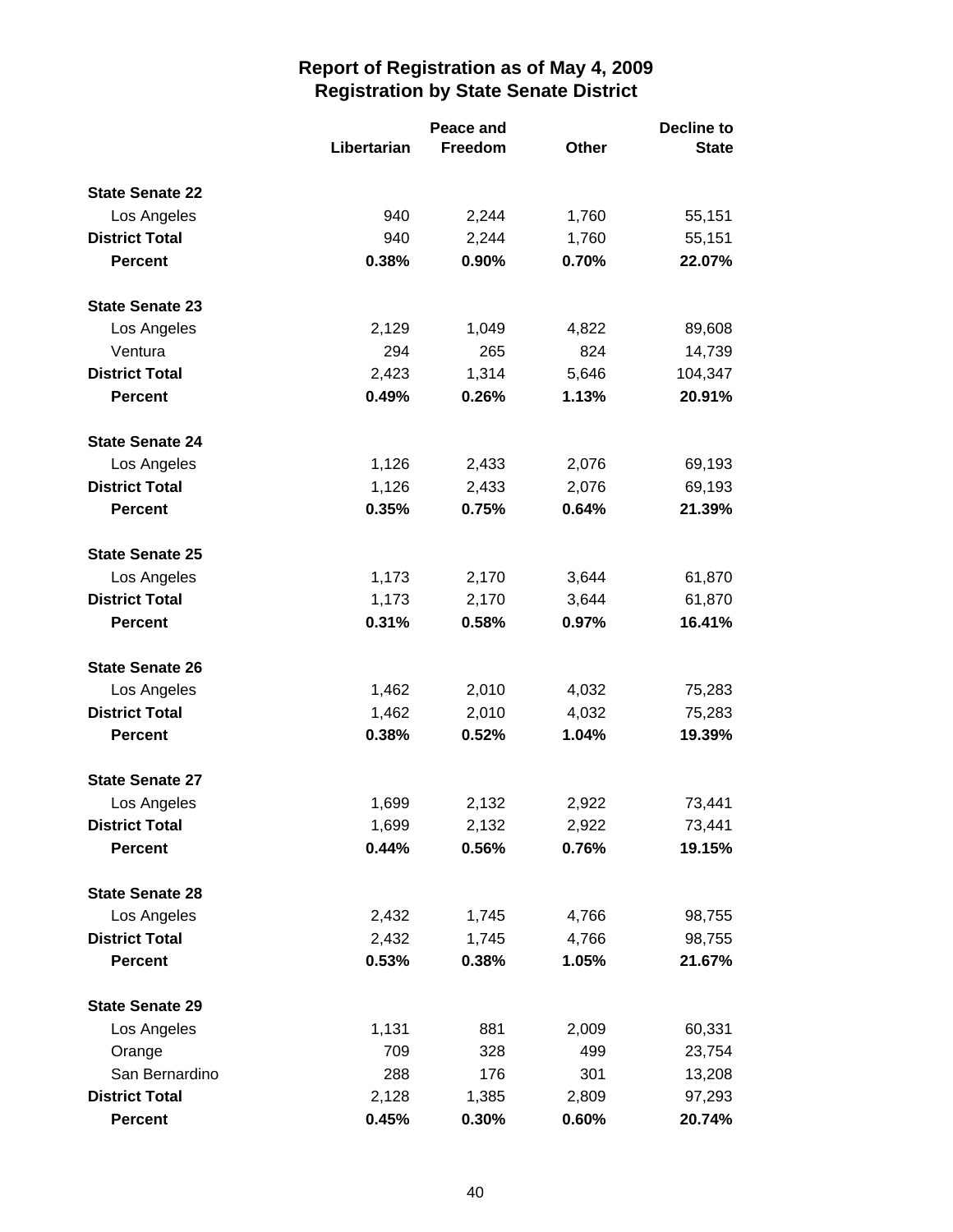|                        | <b>Total</b>      |                   |            | American    |       |
|------------------------|-------------------|-------------------|------------|-------------|-------|
|                        | <b>Registered</b> | <b>Democratic</b> | Republican | Independent | Green |
|                        |                   |                   |            |             |       |
| <b>State Senate 30</b> |                   |                   |            |             |       |
| Los Angeles            | 332,939           | 187,966           | 74,766     | 5,757       | 1,086 |
| <b>District Total</b>  | 332,939           | 187,966           | 74,766     | 5,757       | 1,086 |
| <b>Percent</b>         |                   | 56.46%            | 22.46%     | 1.73%       | 0.33% |
| <b>State Senate 31</b> |                   |                   |            |             |       |
| Riverside              | 158,138           | 64,096            | 57,784     | 4,164       | 701   |
| San Bernardino         | 287,049           | 100,317           | 125,174    | 8,312       | 1,200 |
| <b>District Total</b>  | 445,187           | 164,413           | 182,958    | 12,476      | 1,901 |
| <b>Percent</b>         |                   | 36.93%            | 41.10%     | 2.80%       | 0.43% |
| <b>State Senate 32</b> |                   |                   |            |             |       |
| Los Angeles            | 50,581            | 27,443            | 11,516     | 983         | 203   |
| San Bernardino         | 260,127           | 132,385           | 73,666     | 6,278       | 765   |
| <b>District Total</b>  | 310,708           | 159,828           | 85,182     | 7,261       | 968   |
| <b>Percent</b>         |                   | 51.44%            | 27.42%     | 2.34%       | 0.31% |
| <b>State Senate 33</b> |                   |                   |            |             |       |
| Orange                 | 540,054           | 155,976           | 255,469    | 12,123      | 2,257 |
| <b>District Total</b>  | 540,054           | 155,976           | 255,469    | 12,123      | 2,257 |
| <b>Percent</b>         |                   | 28.88%            | 47.30%     | 2.24%       | 0.42% |
| <b>State Senate 34</b> |                   |                   |            |             |       |
| Orange                 | 311,065           | 133,251           | 104,060    | 6,195       | 1,125 |
| <b>District Total</b>  | 311,065           | 133,251           | 104,060    | 6,195       | 1,125 |
| <b>Percent</b>         |                   | 42.84%            | 33.45%     | 1.99%       | 0.36% |
| <b>State Senate 35</b> |                   |                   |            |             |       |
| Orange                 | 556,097           | 168,735           | 244,507    | 12,868      | 3,129 |
| <b>District Total</b>  | 556,097           | 168,735           | 244,507    | 12,868      | 3,129 |
| <b>Percent</b>         |                   | 30.34%            | 43.97%     | 2.31%       | 0.56% |
| <b>State Senate 36</b> |                   |                   |            |             |       |
| Riverside              | 134,046           | 35,487            | 66,415     | 3,546       | 374   |
| San Diego              | 378,169           | 112,769           | 169,509    | 10,176      | 1,412 |
| <b>District Total</b>  | 512,215           | 148,256           | 235,924    | 13,722      | 1,786 |
| <b>Percent</b>         |                   | 28.94%            | 46.06%     | 2.68%       | 0.35% |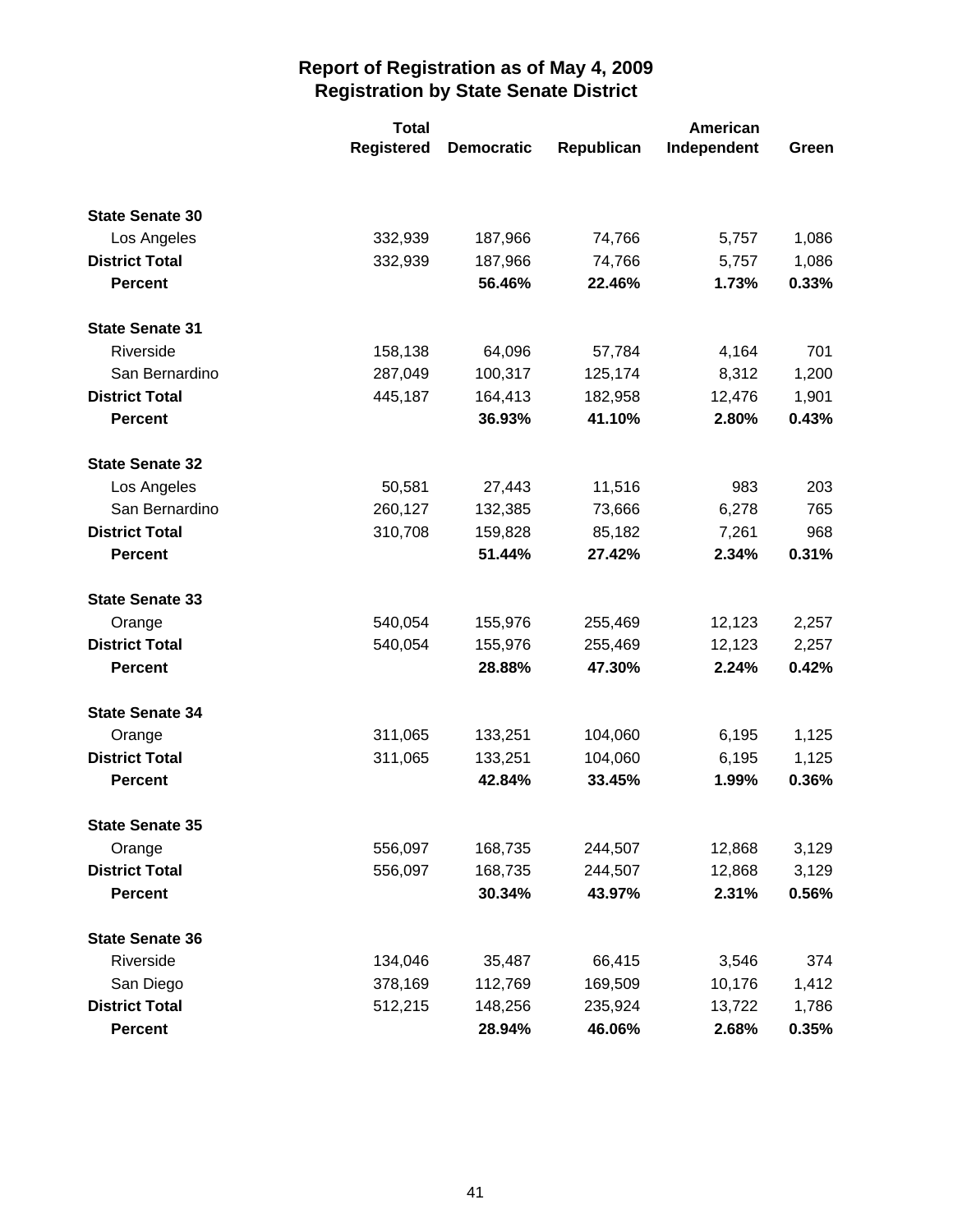|                        | Libertarian | Peace and<br>Freedom | Other | Decline to<br><b>State</b> |
|------------------------|-------------|----------------------|-------|----------------------------|
|                        |             |                      |       |                            |
| <b>State Senate 30</b> |             |                      |       |                            |
| Los Angeles            | 1,102       | 2,607                | 2,062 | 57,593                     |
| <b>District Total</b>  | 1,102       | 2,607                | 2,062 | 57,593                     |
| <b>Percent</b>         | 0.33%       | 0.78%                | 0.62% | 17.30%                     |
| <b>State Senate 31</b> |             |                      |       |                            |
| Riverside              | 835         | 629                  | 1,438 | 28,491                     |
| San Bernardino         | 1,388       | 643                  | 1,186 | 48,829                     |
| <b>District Total</b>  | 2,223       | 1,272                | 2,624 | 77,320                     |
| <b>Percent</b>         | 0.50%       | 0.29%                | 0.59% | 17.37%                     |
| <b>State Senate 32</b> |             |                      |       |                            |
| Los Angeles            | 180         | 407                  | 288   | 9,561                      |
| San Bernardino         | 897         | 1,115                | 1,006 | 44,015                     |
| <b>District Total</b>  | 1,077       | 1,522                | 1,294 | 53,576                     |
| <b>Percent</b>         | 0.35%       | 0.49%                | 0.42% | 17.24%                     |
| <b>State Senate 33</b> |             |                      |       |                            |
| Orange                 | 3,426       | 1,037                | 1,949 | 107,817                    |
| <b>District Total</b>  | 3,426       | 1,037                | 1,949 | 107,817                    |
| <b>Percent</b>         | 0.63%       | 0.19%                | 0.36% | 19.96%                     |
| <b>State Senate 34</b> |             |                      |       |                            |
| Orange                 | 1,635       | 1,399                | 1,391 | 62,009                     |
| <b>District Total</b>  | 1,635       | 1,399                | 1,391 | 62,009                     |
| <b>Percent</b>         | 0.53%       | 0.45%                | 0.45% | 19.93%                     |
| <b>State Senate 35</b> |             |                      |       |                            |
| Orange                 | 4,112       | 1,359                | 2,378 | 119,009                    |
| <b>District Total</b>  | 4,112       | 1,359                | 2,378 | 119,009                    |
| <b>Percent</b>         | 0.74%       | 0.24%                | 0.43% | 21.40%                     |
| <b>State Senate 36</b> |             |                      |       |                            |
| Riverside              | 583         | 205                  | 1,270 | 26,166                     |
| San Diego              | 2,260       | 616                  | 2,020 | 79,407                     |
| <b>District Total</b>  | 2,843       | 821                  | 3,290 | 105,573                    |
| <b>Percent</b>         | 0.56%       | 0.16%                | 0.64% | 20.61%                     |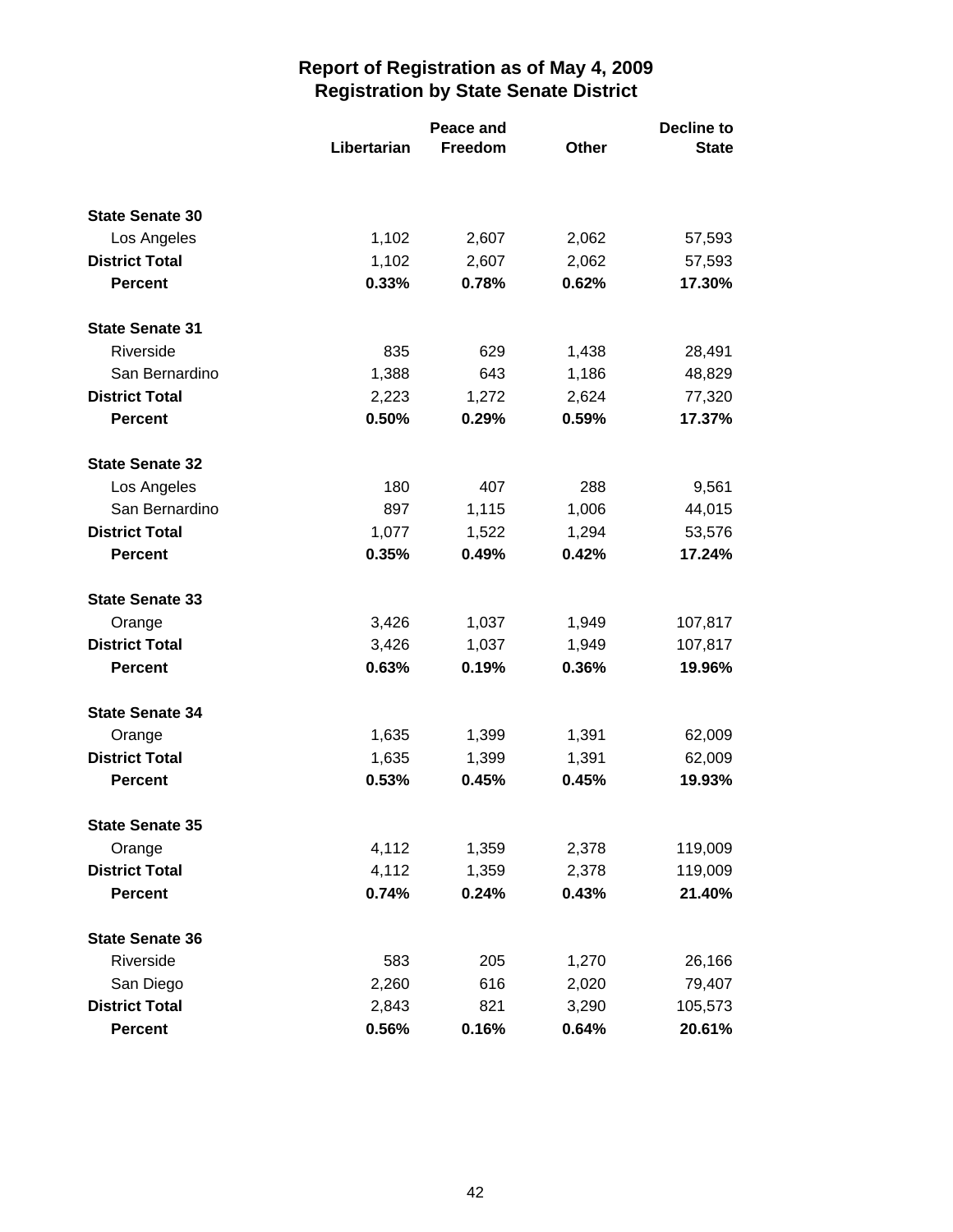|                        | <b>Total</b>      |                   |            | American    |         |
|------------------------|-------------------|-------------------|------------|-------------|---------|
|                        | <b>Registered</b> | <b>Democratic</b> | Republican | Independent | Green   |
| <b>State Senate 37</b> |                   |                   |            |             |         |
| Riverside              | 488,187           | 181,422           | 203,411    | 11,848      | 1,418   |
| <b>District Total</b>  | 488,187           | 181,422           | 203,411    | 11,848      | 1,418   |
| <b>Percent</b>         |                   | 37.16%            | 41.67%     | 2.43%       | 0.29%   |
| <b>State Senate 38</b> |                   |                   |            |             |         |
| Orange                 | 57,693            | 14,439            | 29,203     | 1,519       | 336     |
| San Diego              | 404,963           | 123,668           | 168,779    | 11,037      | 1,942   |
| <b>District Total</b>  | 462,656           | 138,107           | 197,982    | 12,556      | 2,278   |
| <b>Percent</b>         |                   | 29.85%            | 42.79%     | 2.71%       | 0.49%   |
| <b>State Senate 39</b> |                   |                   |            |             |         |
| San Diego              | 466,779           | 197,117           | 131,424    | 11,455      | 3,178   |
| <b>District Total</b>  | 466,779           | 197,117           | 131,424    | 11,455      | 3,178   |
| <b>Percent</b>         |                   | 42.23%            | 28.16%     | 2.45%       | 0.68%   |
| <b>State Senate 40</b> |                   |                   |            |             |         |
| Imperial               | 57,659            | 30,526            | 15,591     | 1,101       | 108     |
| Riverside              | 72,194            | 32,471            | 27,740     | 1,242       | 134     |
| San Diego              | 224,420           | 102,002           | 61,194     | 4,847       | 911     |
| <b>District Total</b>  | 354,273           | 164,999           | 104,525    | 7,190       | 1,153   |
| <b>Percent</b>         |                   | 46.57%            | 29.50%     | 2.03%       | 0.33%   |
| <b>State Total</b>     | 17,153,012        | 7,642,108         | 5,325,558  | 376,278     | 113,922 |
| <b>Percent</b>         |                   | 44.55%            | 31.05%     | 2.19%       | 0.66%   |